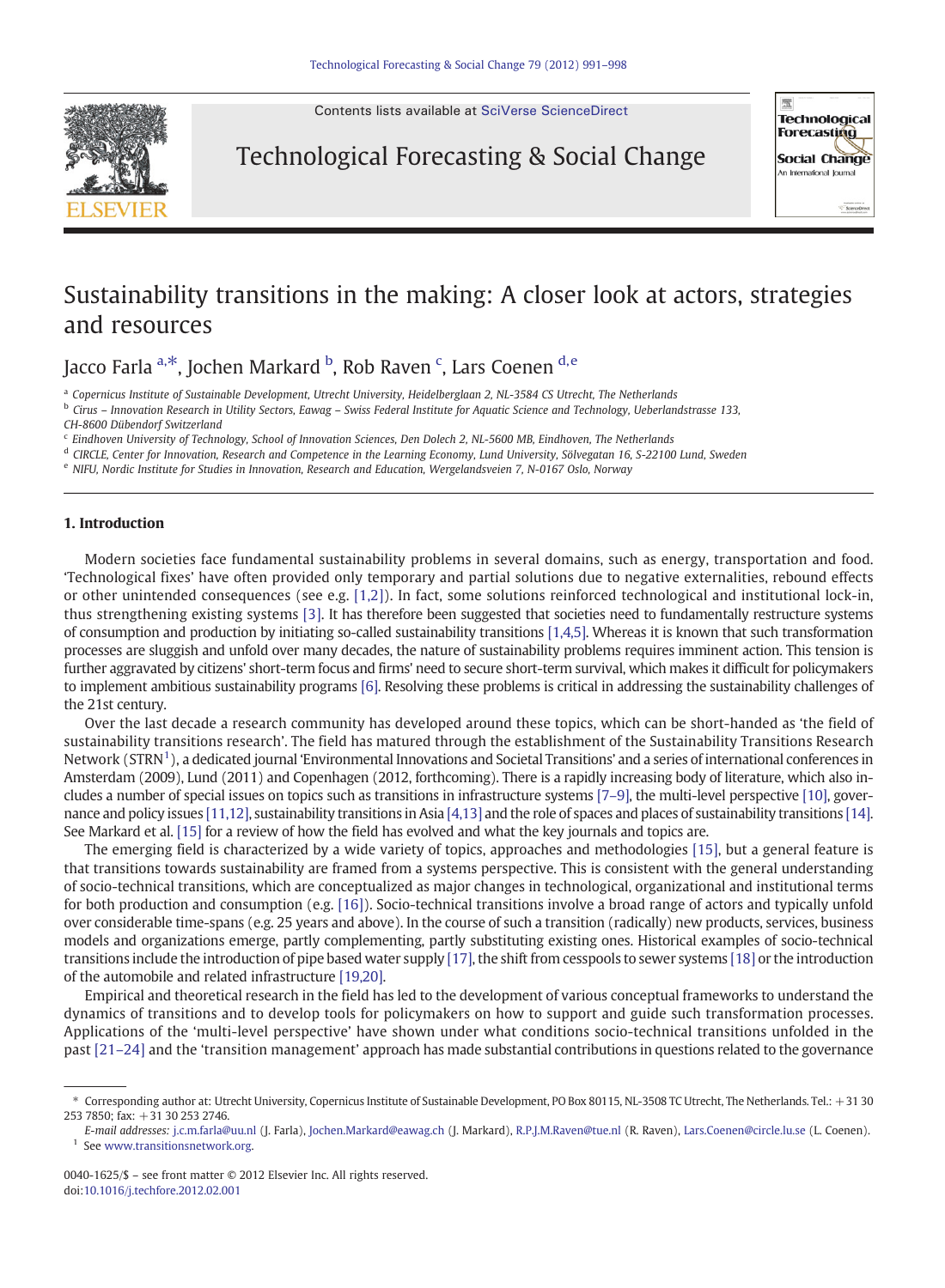of large-scale societal transformations [25–[28\].](#page-6-0) Another important inroad to conceptualizing and studying far-reaching innovations is based on the (technological) 'innovation systems' approach [\[29](#page-6-0)–32], which is concerned with analyzing and improving the conditions for the development of novel technologies. Recently, authors have also started to explore the potential of combining the innovation systems concept and the multi-level perspective to better reap the benefits of these complementary approaches [\[33\].](#page-6-0) Finally, for readers with a particular interest in prospective technology studies it is worthwhile noting that the long-term orientation and prospective nature of transition processes also constitutes an immediate link to various conceptual frameworks in the field of technology foresight and futures analysis [\[34](#page-6-0)–37].

Many of the aforementioned concepts and empirical studies have emphasized the systemic and interrelated nature of innovation processes and socio-technical transitions at the macro or systems level. These insights have been very helpful in sketching the bigger picture, but might have come at the expense of a more actor-oriented and agency-sensitive analysis. The multi-level perspective, for example, has been criticized for a weak conceptualization of agency issues and not paying enough attention to conflicting interests and politics in transition processes [\[21,28\]](#page-6-0). This has already triggered some debate, including a clarification of the underlying ontological models of actor behavior [\[38\]](#page-6-0). Furthermore, niche based approaches have been challenged for putting too much emphasis on planned, well ordered and consensual management processes [\(\[39\]](#page-6-0); see [\[40\]](#page-7-0) for a response). In a similar vein, it has been suggested that the technological innovation systems approach can benefit from a more explicit conceptualization of actor strategies and resources in innovation and transformation processes [\[41,42\]](#page-7-0).

It is against this background that this special issue draws attention to the dynamic interaction between what different kinds of actors do and what can be observed at the system level. It aims to provide a closer look at how strategies, resources and capabilities of individuals, firms and other organizations impact the overall system and trigger transformation processes, and how these changes at the system level feed-back into the observed strategies at the actor level. This is important, not in the least because the particularity of sustainability transitions is that they are often purposefully initiated (or supported) and directed in the sense that long-term future visions are supposed to guide these transitions [\[43\].](#page-7-0) While guidance of distributed actors is essential, it has been acknowledged that future visions as well as the means to achieve these visions are contested [\[44,45\]](#page-7-0), with different actor groups claiming and advocating different interests. As we improve our understanding of the dynamic interplay of different actors involved in innovation and transition processes, we will be able to untangle some of the complexities of transitions unfolding at the system level.

To contribute to this general line of reasoning, our special issue calls particular attention to the strategies and resources of actors in sustainability transitions. In this introduction we will concentrate on the following questions knowing that these can only shed light on some of the complex issues at hand:

- What strategies do actors adopt to shape sustainability transitions and what resources do they mobilize and deploy in the realization of these strategies?
- What kinds of different actors play a role in these transformation processes and how can and do they align their strategies (and resources) to achieve common goals?

During the 2010 Conference of the European Society of the Study of Science and Technology (EASST, 1–4 September, Trento, Italy) 26 papers were presented within the thematic track "System Innovations and Transitions to Sustainability". From these papers, we selected 7 studies that zoom in on actor strategies and resources in transition processes and thus address the questions raised above. In the following, we give a short summary of each of the papers in the special issue. An overview of distinctive elements in these papers is provided in the section thereafter and in [Table 1.](#page-2-0)

#### 2. Introducing the papers in this special issue: a closer look at actors, resources and strategies

In the first paper, Caetano Penna and Frank Geels [\(\[46\]](#page-7-0), this issue) analyze in a longitudinal study how the American car industry has dealt with public concerns about air pollution. It highlights the roles of social movements and civil society actors trying to establish air pollution as a critical issue on the political agenda in opposition to actors from the car industry who downplayed the issue or presented incremental adaptations. The authors develop and test a new 'dialectic issue life cycle' model that includes stylized processes on how (sustainability) issues emerge and possibly lead to fundamental changes in established industries. One of the conceptual conclusions is that issue cycles alone cannot explain the complex dynamics that can be observed in the transformation of established industries. Instead, developments in broader contexts need to be taken into account as well. Penna and Geels further discuss the implications of their findings for sustainability transitions in the car industry, and speculatively suggest that this process is currently in the third phase of their conceptual model.

Tjerk Jan Schuitmaker ([\[47\],](#page-7-0) this issue) introduces a framework for the analysis of the phenomenon of persistent problems. While many researchers in the field use persistent problems to justify system innovation, the concept 'persistent problem' itself is not extensively theorized. Schuitmaker conceptualizes persistent problems as systemically reproduced negative side effects of success factors of the system in focus. Next, he describes the (re)production of persistent problems in a case from health-care: a new practice for patients with medically unexplained physical symptoms (MUPS). Although health-care cases are less common in the literature on sustainability transitions, the paper clearly illustrates a possible problem for actors in sustainability transitions: in order to change a part of the system they have to adhere to certain other structural parts of the same system. In this case, medical specialists use their status in an academic/clinical context to deviate from certain rules and standards in order to start an interdisciplinary treatment for patients with MUPS. When the actors want to institutionalize their initially successful experiment, they draw on established standards and symbolic capital. This turns out to be an unsuccessful strategy. Schuitmaker shows in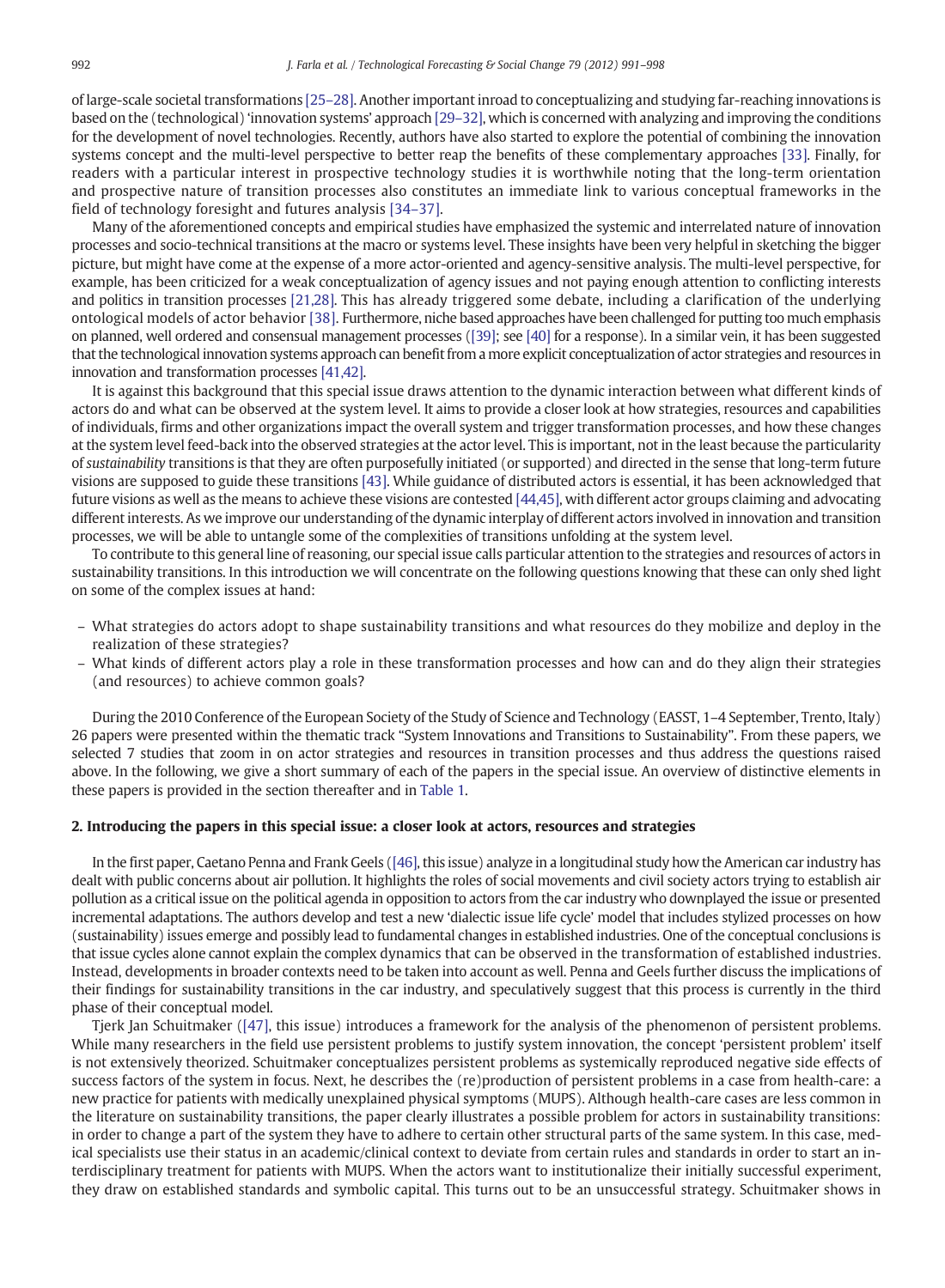## <span id="page-2-0"></span>Table 1

Overview of the papers in this special issue.

| Paper                   | System and<br>setting                                                                                                                                 | Sustainability<br>challenge                                                                                                  | $Actor(s)$ in<br>focus                                                                                                         | Strategies                                                                                                                                                                                                   | Resources                                                                                                                                                                                                       | Lesson from an actor-<br>oriented perspective                                                                                                                                             |
|-------------------------|-------------------------------------------------------------------------------------------------------------------------------------------------------|------------------------------------------------------------------------------------------------------------------------------|--------------------------------------------------------------------------------------------------------------------------------|--------------------------------------------------------------------------------------------------------------------------------------------------------------------------------------------------------------|-----------------------------------------------------------------------------------------------------------------------------------------------------------------------------------------------------------------|-------------------------------------------------------------------------------------------------------------------------------------------------------------------------------------------|
| Penna and<br>Geels [46] | Automotive<br>industry; societal<br>pressure to<br>change an<br>existing field; US                                                                    | Reducing car<br>emissions to<br>get cleaner<br>air                                                                           | Firms (car<br>industry),<br>associations<br>(social<br>movement<br>actors),<br>individuals<br>(civil society),<br>policymakers | Firm strategies with different targets:<br>a) economic positioning,<br>b) innovation and technology<br>development,<br>c) political context,<br>d) socio-cultural context                                    | Example: Political<br>contacts and financial<br>means were used to<br>support broad info<br>campaigns.                                                                                                          | Social movement<br>actors struggle with<br>incumbents in their<br>quest to mobilize the<br>general public and<br>policymakers.                                                            |
| Schuitmaker<br>[47]     | Health-care:<br>introduction of a<br>new practice in<br>an existing field;<br>The Netherlands                                                         | Effective<br>treatment for<br>patients with<br>medically<br>unexplained<br>physical<br>symptoms                              | Individuals<br>(Health-care<br>professionals)                                                                                  | The actors deviate from some of the<br>existing rules and structures to<br>address the problem, although they<br>strongly depend on these structures.                                                        | Actors use their status<br>in an academic/clinical<br>context and the<br>discretion of their<br>position to deviate<br>from the rules. Still,<br>they draw on<br>established standards<br>and symbolic capital. | By drawing on the<br>system's structural<br>elements, actors may<br>inadvertently fortify<br>(part of) the existing<br>system, thus<br>contributing to the<br>persistence of<br>problems. |
| Musiolik<br>et al. [48] | Energy supply;<br>clean technology<br>development;<br>Germany                                                                                         | Introduce<br>highly<br>efficient<br>domestic<br>energy<br>supply;<br>stationary<br>fuel cells                                | Firms (fuel cell<br>developers),<br>associations<br>(formal<br>networks,<br>industry<br>associations),<br>policymakers         | Actors join forces to build up<br>supportive institutional structures for<br>a novel technology. Two types of<br>networking strategies: a) limited and<br>piecemeal scope, b) complex and<br>pervasive scope | Two types of<br>resources: a)<br>resources of network<br>members: finances,<br>knowledge, contacts,<br>b) network resources:<br>governance structure,<br>network reputation,<br>trust among members             | The strategic build-up<br>of resources at the or-<br>ganizational, network<br>and system level is key<br>for innovation and<br>transition processes.                                      |
| Ouitzao<br>et al. [49]  | Built<br>environment;<br>introduction of<br>new, energy-<br>efficient technol-<br>ogies and prac-<br>tices in spatial<br>planning; Egedal,<br>Denmark | Reduce<br>energy use in<br>the built<br>environment;<br>inclusion of<br>sustainability<br>criteria in<br>spatial<br>planning | Policymakers<br>and<br>administration<br>(local)<br>municipality)                                                              | Policymakers use transformative<br>spatial planning to:<br>a) support adoption of<br>new technologies,<br>b) push mainstream building firms<br>to adopt sustainable practices                                | Use of structural and<br>relational resources<br>like associative<br>network governance,<br>proximate relations,<br>dialogue and trust<br>(-building)                                                           | Policymakers can play<br>a very active and<br>creative role in<br>transition processes.                                                                                                   |
| Bakker et al.<br>$[50]$ | Automotive<br>industry; clean<br>technology<br>development; US                                                                                        | How to<br>promote and<br>select<br>(hydrogen)<br>technologies<br>based on<br>their future<br>promises                        | Individuals<br>(experts, firm<br>representatives<br>and<br>government<br>representatives)<br>and committees                    | Construction of credible expectations<br>by showing:<br>a) past development and actual level<br>of performance,<br>b) a convincing path forward and<br>c) a future performance target                        | The credibility of the<br>expectations produced<br>can be seen as a<br>resource that may lead<br>to R&D funding, which<br>again is a resource for<br>technology<br>development                                  | Credible expectations<br>are essential for novel<br>technologies, which is<br>why actors have to<br>strategically engage in<br>'expectations work'.                                       |
| Budde et al.<br>$[51]$  | Automotive<br>industry;<br>strategic choice<br>of innovation<br>trajectories in an<br>existing field;<br>Germany                                      | Developing<br>and<br>supporting<br>clean<br>propulsion;<br>hydrogen<br>vehicles                                              | Firms (car<br>manufacturers),<br>policymakers                                                                                  | Automotive firms: (dis-) engaging in<br>innovation activities, Government:<br>(dis-) engaging in supporting a<br>specific technology                                                                         | Expectations related to<br>different levels;<br>changing expectations<br>induce change in<br>strategies                                                                                                         | Changing expectations<br>lead to changing actor<br>strategies, which<br>eventually influence<br>the dynamics of the<br>transition process.                                                |
| Konrad et al.<br>$[52]$ | Domestic energy<br>supply; clean<br>technology<br>development;<br>hype-and-<br>disappointment<br>cycle; Germany,<br>Switzerland,<br>Austria           | Introduce<br>highly<br>efficient<br>domestic<br>energy<br>supply;<br>stationary<br>fuel cells                                | Firms (fuel cell<br>manufacturers,<br>utilities) and<br>research<br>institutes                                                 | Actors pursue different innovation<br>strategies (lead, follow) and also<br>strategically influence the discourse<br>related to the novel technology.                                                        | Organizational<br>resources are one<br>factor that influences<br>the sensitivity of actors<br>to hype-<br>disappointment<br>dynamics.                                                                           | Actors which are less<br>sensitive to hypes and<br>disappointment might<br>constitute the<br>backbone of a novel<br>technological field<br>when expectations<br>change or collapse.       |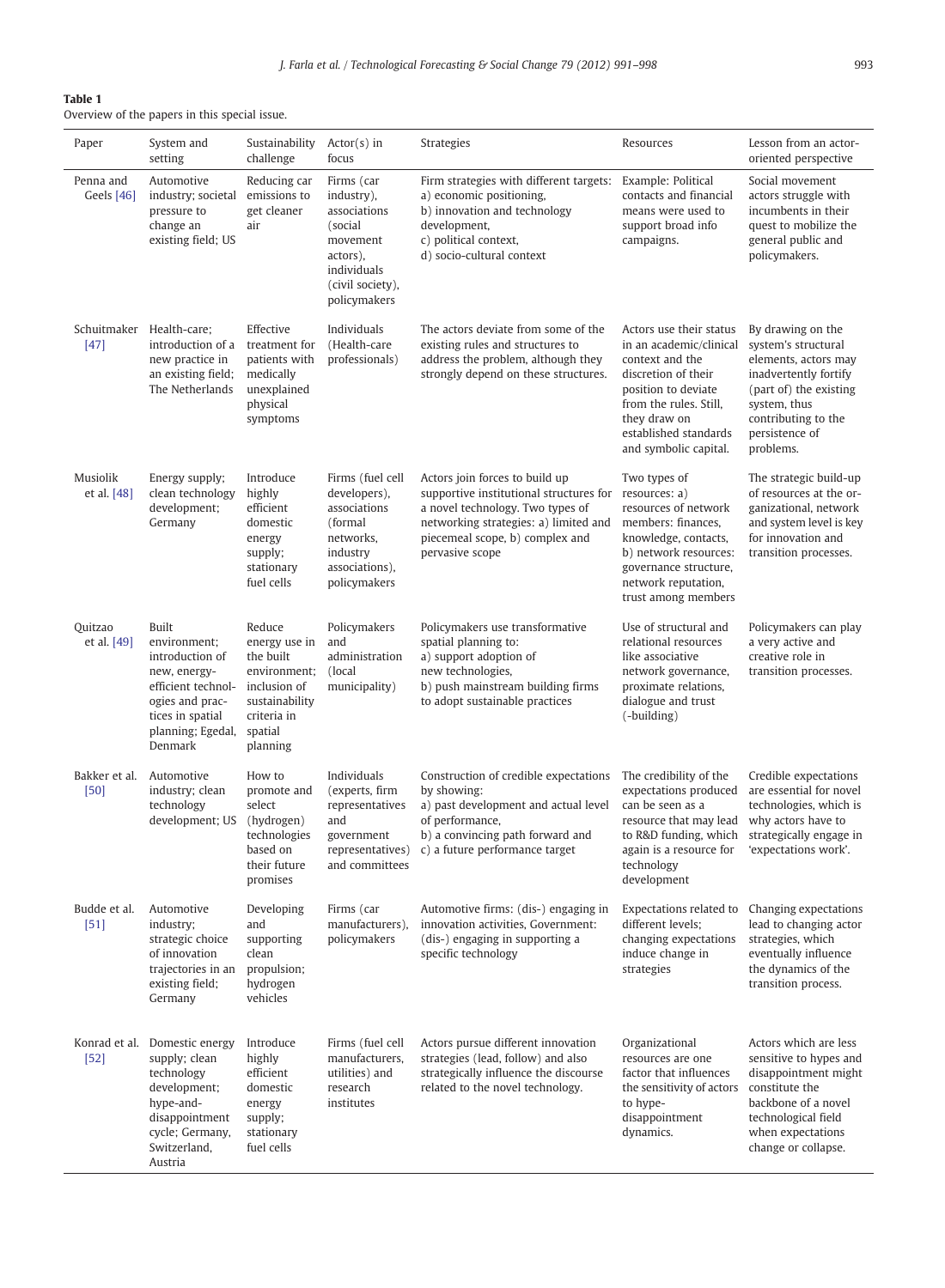his paper that actors who try to change part of the problems in a system, often unintentionally strengthen systemic aspects that cause (other) persistent problems.

The paper by Jörg Musiolik, Jochen Markard and Marko Hekkert ([\[48\],](#page-7-0) this issue) explores how actors collaborate and join their resources in formal networks to shape the broader innovation system they are operating in. The analysis shows that formal networks differ in their ability to build technological innovation systems around emergent, green technologies. Empirically the study is based on networks related to stationary fuel cell technology in Germany. The paper contributes to technological innovation systems literature by looking more closely at the organizational resources that underpin innovation system dynamics. To do so, the authors investigate how organizational resources give rise to network resources, which in turn, provide system resources. Based on the empirical analysis, the paper suggests two types of formal networks: (1) those that draw primarily on the organizational resources of network members and (2) those that extensively develop and use shared network resources. The paper shows that both types of resources are necessary to achieve the goals of the network, but that the latter tend to offer a higher degree of influence and flexibility in terms of system building. More broadly, the paper points to the importance of studying the specificities in the strategic formation of (technological) innovation systems.

The paper by Maj-Britt Quitzau, Birgitte Hoffmann and Morton Elle [\(\[49\]](#page-7-0), this issue) explores actor strategies in relation to spatial planning and how such strategies can contribute to niche development in the context of a transition towards energyefficient buildings. More specifically it investigates how local planning authorities in the municipality of Egedal have strategically employed spatial planning as an instrument to develop the largest settlement of highly energy-efficient buildings in Denmark, and in doing so, created and nurtured a niche for relevant building technologies. To conduct this analysis, the paper applies a theoretical concept that combines strategic niche management and strategic spatial planning, i.e. local niche planning. The paper discusses the transformative capacity that such niche planning can have at the local level not only to challenge and change mainstream building practices but also to change existing spatial planning frameworks and practices. The paper thus goes well beyond the often rather narrow focus on technology development processes in the support of sustainable niches. As such the paper draws attention to broader, complementary institutional change to support strategic niche management, which assumes more strategic forms of planning than is often practiced today.

The paper by Sjoerd Bakker, Harro van Lente and Marius Meeus ([\[50\]](#page-7-0), this issue) deals with expectations and the role they play in processes of the technology selection, or even the choice for specific technological transition paths. In their analysis of the US research funding for hydrogen automobiles, the authors show that the support an innovative and potentially path-breaking technology receives, depends on the credibility of the expectations related to the innovation. This credibility again, is subject to the technology's actual level of performance, a convincing path forward and a future performance target, which fits well into broader societal needs and expectations. The paper also shows how expectations and their credibility are carefully created and (re-) assessed by technology proponents. At the same time, prevailing expectations constrain the room for maneuvering that actors have in their quest to foster a particular innovation. With this, the article points to the dynamic interplay of actor strategies (shaping credible expectations) and emergent systemic effects (institutionalization of the new field through collective expectations).

Björn Budde, Matthias Weber and Floortie Alkemade [\(\[51\]](#page-7-0), this issue) show how expectations guide actor strategies in the field of fuel cell and hydrogen vehicles. Expectations and visions are known to be important resources in the guidance of sustainability transitions, and can also be linked to actor strategies. However, it is less clear why actors involved in transition activities appear to change their strategies frequently and suddenly. The paper by Budde and colleagues shows that the changes in actor strategies can be explained by the rather volatile expectations related to different levels. The study shows that car manufacturers refer strongly to expectations about the future regime, while policymakers react more strongly to (changes in) expectations about the socio-technical landscape level.

Kornelia Konrad, Jochen Markard, Annette Ruef and Bernhard Truffer ([\[52\],](#page-7-0) this issue) deepen our understanding of how organizations in a technological innovation system contribute and respond to hype-and-disappointment cycles at the systems level. A key-notion in their work is 'collective expectations', which are expectations that are acknowledged by a broad range of actors in the field. We know from the sociology of expectations literature that expectations are a critical resource in innovation processes, and that ups-and-downs in collective expectations can have a major impact on the direction and speed of innovation. Konrad and colleagues make an important contribution by investigating how organizations such as firms and research institutes respond but also contribute to such ups-and-downs through their discourse and innovation activities. They make use of the literature on the resource-based view of the firm to explain how and why different organizations in the field of fuel cell technologies in Germany reacted to and enacted a recent hype-and-disappointment cycle. The authors also discuss how the strategic actions of the various actors observed add up and partly re-inforce each other thus resulting in particular dynamics at the system level.

### 3. Key findings

In [Table 1](#page-2-0) we compare the papers in this special issue, i.e. the topics they address, the actor-related aspects they highlight as well as some of their findings. Below we will take a closer look at the various actors that were studied, the strategies observed and the role different kinds of resources played in the pursuit of strategies towards sustainable innovation and transitions. Actors include different types of organizations such as firms, public authorities (policymakers), associations (industry as well as social movements) and research institutes. Apart from organizations, individuals show up as actors in transition processes — as 'independent' players or as members of an organization (e.g. firm owners, employees). The key characteristic we ascribe to actors is that they can pursue strategies. They have leeway in their decision-making, yet they are also constrained (but not fully determined) by the institutional structures they are embedded in. Strategies refer to the goals actors want to achieve as well as to the activities they pursue and the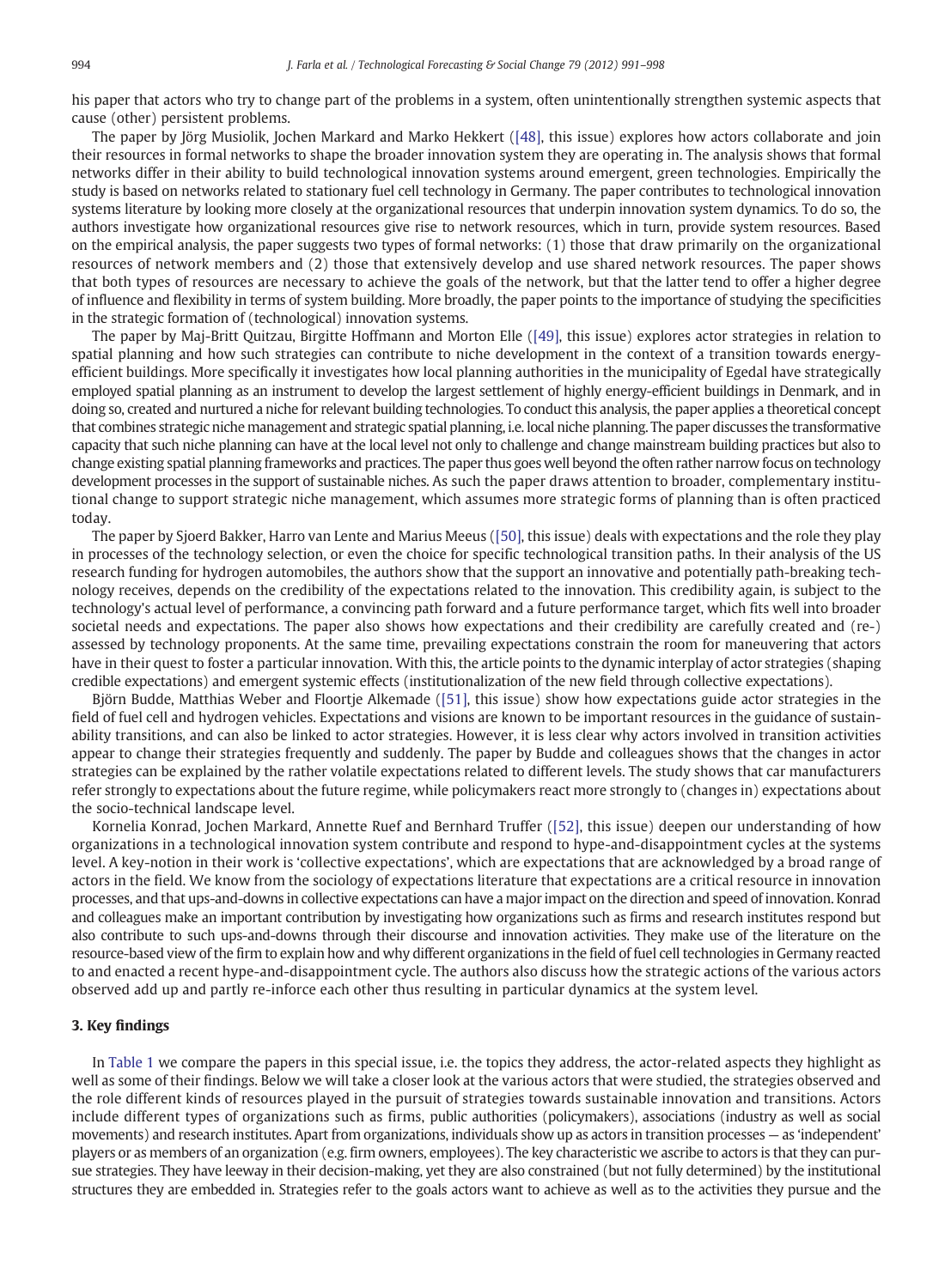resources they deploy to achieve these goals. Resources can be tangible (e.g. equipment, machinery, finance, human resources) as well as intangible. Intangible resources include assets such as technological know-how, the status or reputation of an actor, its social contacts and network ties. Moreover, resources are conceptualized to be controlled not only by organizations but also by entire industries [\[53\]](#page-7-0) or emerging technological fields [\[48\].](#page-7-0)

# 3.1. Actors

Several different types of actors have been analyzed in the studies collected for this special issue. Policymakers and public authorities have a central and traditional role in financing the pre-competitive phase of innovative, more sustainable technologies [\[48](#page-7-0)–50], but also showed up in a novel role where they pro-actively created a niche through institutional work that enables experimentation with more sustainable building practices [\[49\].](#page-7-0) At the same time, Penna and Geels [\[46\]](#page-7-0) remind us that, in the past, sustainability issues were less high on the agenda and policymakers had to be pushed by social movements to enforce more demanding legislation. This shows that policymakers tend to be constrained by relationships with wider publics and industry actors, following and reacting to the outcomes of the societal debate.

Also firms are described in a broad range of different roles. Sometimes they actively engage in (radical) innovation trajectories [\[48,51,52\],](#page-7-0) and help building a supportive environment or innovation system [\[48\].](#page-7-0) In other words, firms deliberately create positive externalities and invite others to join an emerging field to gain momentum against established technologies and competing innovations. These findings show that firm strategies can be far-reaching and long-term oriented (hence relevant for sustainability transitions). An example of such strategic maneuvering is the 'expectations work', which firms pursue in interaction with other actors to strengthen emerging clean technologies [\[48,50,52\]](#page-7-0). The paper by Penna and Geels [\[46\]](#page-7-0) illustrates a different role and shows how incumbent firms can be less driven by their own innovation agenda but only reluctantly engage in a 'green' innovation agenda in response to pressures exerted by social movement actors and policymakers.

Other important actors in sustainability transitions as described in the papers are social movements, civil society and consumers [\[46\]](#page-7-0), experts and research organizations [\[48,50,52\]](#page-7-0) and individual actors that try to change a system from within [\[47\].](#page-7-0) An important issue to keep in mind here is that in all studies actors engaged and interacted with other types of actors. It was never just a single (type of) actor involved in the transformation processes observed, although some cases [\[47,49\]](#page-7-0) were characterized by a few very prominent actors. The former might seem obvious given the systemic nature of socio-technical transitions. However, we have to keep in mind that some of the existing literature uses concepts like prime movers [\[54\]](#page-7-0), system builders [\[55\]](#page-7-0) or change agents [\[56\]](#page-7-0) that rather highlight the transformative role of prominent single actors (organizations but also individuals) than the importance of larger actor networks and collective action.

#### 3.2. Strategies and resources

The strategies of the actors studied in the seven papers are directed at different targets, including other actors in the system (e.g. policymakers [\[46,48,50\],](#page-7-0) firms [\[48,49,52\]](#page-7-0) or the broader public [\[46\]\)](#page-7-0), institutional structures (e.g. standards, regulations and guidelines [45–[47,49\]](#page-7-0), collective expectations [\[48,51,52\]\)](#page-7-0) or new organizational structures in the form of formal networks and associations [\[48\].](#page-7-0) Due to this broad variety of targets, also the variety of strategies is large. However, a commonality of the observed strategies is that they all reach out to the broader environment (or system) the actors are part of. In all cases, the actors tried to achieve more or less far-reaching changes of existing structures or practices — or tried to prevent exactly such changes [\[46\].](#page-7-0) This observation supports the rationale for this special issue that a closer look at strategies and actor resources improves our understanding of how structural changes of socio-technical systems come about.

Another strategy dimension is whether actors pursue their goals alone or join forces with others. Because of the complexity of the sustainability problems addressed in the papers and the intention to initiate fundamental changes, we would expect the studies to report (attempts to) a high degree of coordination between actors in the development and implementation of their strategies. Interestingly enough though, collective action was only observed in some of the papers [48–[50,52\].](#page-7-0) While this might be due to analytical choices in the design of the studies, it is certainly an issue that deserves further attention in future research.

In the various strategies, different kinds of resources played a key role. While individual and organizational resources (e.g. knowledge, status, political contacts, financial means) were certainly crucial in most cases, the findings also show that the institutional structures of existing or emerging socio-technical systems may constitute valuable resources, which the actors use to develop and implement their strategies. For example, Penna and Geels [\[46\]](#page-7-0) describe four types of deep structural elements of an 'industry regime': 1) capabilities and technical knowledge, 2) identity and mission, 3) beliefs and cognitive frames and 4) regulations and other formal policies. Firms draw on these structural, tangible and intangible elements and at the same time, they try to change (some of) them. Schuitmaker [\[47\]](#page-7-0) shows that changing these broader institutional structures is very difficult exactly because they represent valuable resources for those actors that benefit from the existing system. Institutional change then becomes an issue of conflicting interests and power struggles. As a consequence, actors that pursue systemic change in order to initiate a sustainability transition, find themselves in a hostile environment. They need to build up supportive structures to make change possible. In this special issue, we see two routes to build such supportive structures: associating with other actors in formal and informal networks, and (strategically) engaging in 'expectations work'. Obviously, both routes can also be combined.

Musiolik et al. [\[48\]](#page-7-0) track how innovating actors deliberately create or modify institutional structures (system resources) in order to build-up a supportive environment (innovation system) for an emerging technology. Firms and other actors combine their organizational resources (finance, knowledge, reputation) by using formal networks, some of which even accumulate and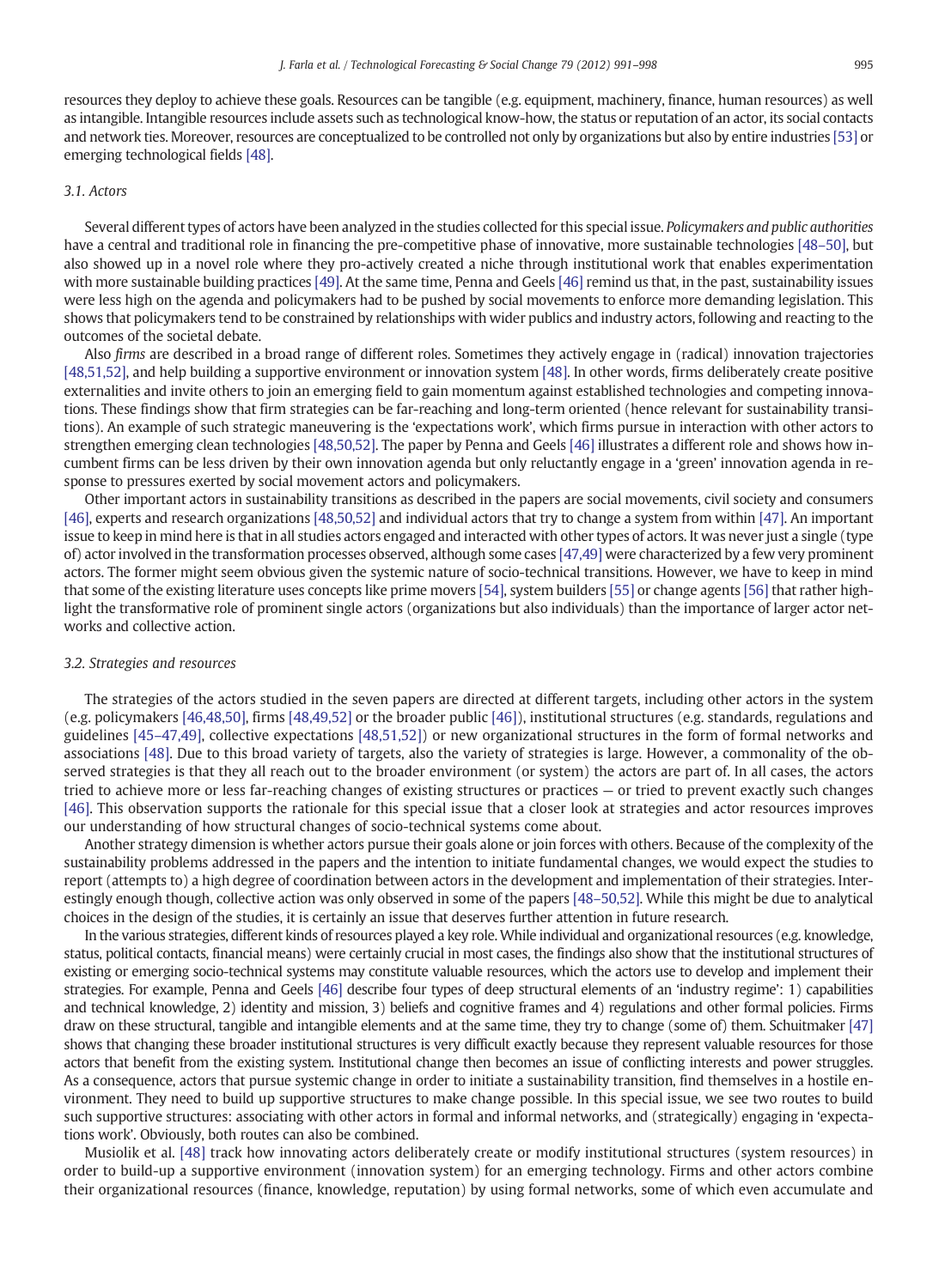control specific network resources. Both organizational and network resources are then deployed towards institutional change. The case described by Quitzao et al. [\[49\]](#page-7-0) not only is quite different, but also describes the deliberate creation and modification of institutional and organizational structures. Public authorities are the initiators that draw on structural and relational resources like associative network governance, proximate relations and trust to set goals that partly change the system for the building firms involved.

Expectations can also be regarded as specific resources created by collective action. Bakker et al. [\[50\]](#page-7-0) for instance argue that collective expectations are held by many actors, and therefore fulfill a structuring role in innovation processes. An actor can draw on these expectations as a legitimation for his or her own work, where another actor cannot ignore the forceful (credible) expectations and needs to join in on development activities [\[57\].](#page-7-0) Expectations as structuring features can be volatile [\[58\]](#page-7-0). If they are not deeply embedded in the system, the structuring effect can suddenly disappear when actors start to draw on competing expectations. Budde et al. [\[51\]](#page-7-0) show how sudden changes in actor strategies in technological innovation can be a result from changes in such collective expectations. Konrad et al. [\[52\]](#page-7-0) also observe that different actors are more or less sensitive to such changes in expectations. Furthermore, they highlight that actors strategically influence such expectations ('expectations work') through their discourse activities and thus play an active role in expectation dynamics. Finally, the authors [\[52\]](#page-7-0) suggest that actors which are less sensitive to the ups and downs of expectations can become the backbone of a novel technological field because they largely maintain their position and innovation activities.

In summary, the seven contributions to this special issue have shown how the strategic work of different actors contributes to a variety of changes in the broader institutional environment, or system. In turn, it was reported how (the resulting) system level dynamics affect the actor strategies. Given the large diversity of strategies and resources that were deployed to address sustainability challenges, we cannot give definitive answers to the questions that we posed in our introduction. One way forward for future research would be to sort out certain types of sustainability transition challenges and to identify strategies and conditions under which they can be addressed. With the current set of papers, we made a first step along this way, showing that a more actor-oriented and agency-sensitive approach generates a broad set of interesting findings, which are important to better understand what actors can (and cannot) achieve in sustainability transition processes.

## 4. Outlook

The seven contributions showed that changes in socio-technical systems (established sectors as well as emerging fields) can often be traced back to strategic interventions of particular actors. Innovation and transition processes, in other words, do not just emerge from a rather unintentional interplay of actors that pursue their own narrow strategies. Instead, they may be strategically shaped by players with some kind of a 'larger plan' or vision — at least to a certain extent. Future research may embark in a more systematic way on how actor strategies and resources impact the outcome of sustainability transitions at the system level.

The 'system-building' strategies that we see in this special issue depend on the resources that are available for each specific actor at the individual or organizational level, but also at the level of the socio-technical system (e.g. technology reputation, collective expectations, symbolic capital). While on first sight, these resources can be interpreted as factors that enable strategic action, they also represent constraints for what actors can achieve. This dual nature is best covered with the concept of institutional structures that enable and constrain action [\[59\].](#page-7-0) One of the theoretical conclusions here is that our actor-oriented approach to sustainability transitions has significant overlap with the broader field of research on institutional entrepreneurship [\[60,61\]](#page-7-0) and institutional work [\[62\].](#page-7-0) In fact, Schuitmaker [\[47\]](#page-7-0) shows that actors may unintentionally fortify the institutional structures they are trying to change. This relates to the long-standing 'paradox of embedded agency' [\[61\],](#page-7-0) i.e. the challenge of how actors can change the institutional and systemic conditions that are enabling and constraining their very actions in the present. While an institutional perspective would emphasize the broader systemic mechanisms at play, an actor-oriented approach can provide complementary insights from an organizational perspective. Further research may thus try to uncover how much leeway actors really have in pursuing sustainability transitions within an existing system. Because joining forces between actors can be important to that end, it is also promising to address the issue of collective action, both in terms of how actors collaborate and coordinate their actions in 'making transitions' as well as the role of competition and conflicts therein.

Another aspect for future research is the large number and variety of actors involved in even small system changes, not to speak of far-reaching transition processes. From the papers we have seen that policymakers, industry associations, social movements, technology manufacturers and individual professionals have significantly contributed to knowledge development, the change of institutional structures, the dynamics of collective expectations, issue attention, etc. As the transition unfolds, the relationships between these actors, their roles and relative positions may also start to change. One consequence might be that alliances, which in some time have worked well (e.g. towards system stabilization), may break apart while new ones are formed. A related topic here is the distinction between incumbent actors and their networks and newcomers (or entrepreneurs). It is often expected that incumbents are proponents of established socio-technical systems and use their resources accordingly, while newcomers are working in favor of alternative configurations and system transformation. The seven papers in our special issue have not dealt with this distinction and the corresponding roles explicitly, but we see potential to develop this line of research further. If we understand the struggles of actors with competing interests and which kinds of resources they can mobilize in support of their goals, we will better be able to assess the conditions for sustainability transitions to materialize.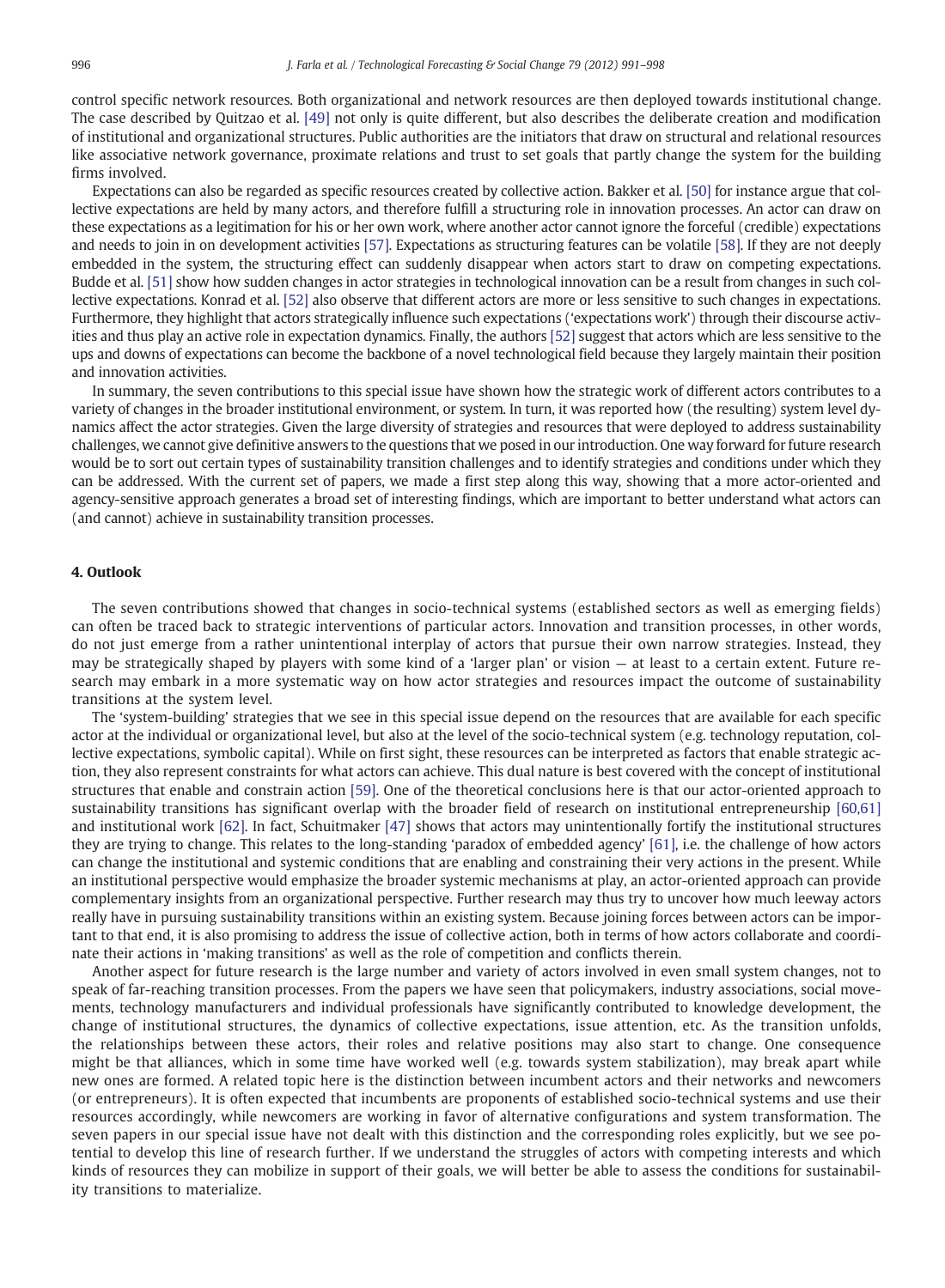#### <span id="page-6-0"></span>Acknowledgments

We would like to thank all participants in the 'Systems innovation and Transitions to Sustainability' track of the 2010 EASST conference in Trento. We further thankfully acknowledge the work that many reviewers have put into reviewing earlier versions of the papers in this special issue. We also thank Bernhard Truffer for advice on this introductory paper, and Harold Linstone for providing the opportunity to make this special issue.

#### References

- [1] J.C.J.M. van den Bergh, B. Truffer, G. Kallis, Environmental innovation and societal transitions: introduction and overview, Environ. Innov. Soc. Transitions 1 (2011) 1–23.
- [2] M. Frondel, Guest editorial: energy conservation, the rebound effect, and future energy and transport technologies: an introduction to energy conservation and the rebound effect, Int. J. Energy Technol. Policy 2 (2004) 203–208.
- [3] G.C. Unruh, Understanding carbon lock-in, Energy Policy 28 (2000) 817–830.
- [4] F. Berkhout, D. Angel, A. Wieczorek, Sustainability transitions in developing Asia: are alternative development pathways likely? Technol. Forecast. Soc. Chang. 76 (2009) 215–217.
- [5] J. Grin, J. Rotmans, J. Schot, Transitions to sustainable development. New directions in the study of long term transformative change, Routledge Studies in Sustainability Transitions, Routledge, New York/London, 2010.
- [6] H.A. Linstone, Decision making for technology executives: using multiple perspectives to improve performance, Artech House Technology Management and Professional Development Library, Artech house, 1999.
- [7] D. Loorbach, N. Frantzeskaki, W. Thissen, Introduction to the special section: infrastructures and transitions, Technol. Forecast. Soc. Chang. 77 (2010) 1195–1202.
- [8] R. Haas, J. Watson, W. Eichhammer, Transitions to sustainable energy systems —introduction to the energy policy special issue, Energy Policy 36 (2008) 4009–4011.
- [9] A. Schreuer, H. Rohracher, P. Späth, Transforming the energy system: the role of institutions, interests and ideas, Technol. Anal. Strateg. Manage. 22 (2010) 649–652.
- [10] A. Smith, J.-P. Voß, J. Grin, Innovation studies and sustainability transitions: the allure of the multi-level perspective and its challenges, Res. Policy 39 (2010) 435–448.
- [11] J.-P. Voß, A. Smith, J. Grin, Designing long-term policy: rethinking transition management, Policy Sci. 42 (2009) 275–302.
- [12] J. Newig, J.-P. voß, J. Monstadt, Editorial: governance for sustainable development in the face of ambivalence, uncertainty and distributed power: an introduction, J. Environ. Policy Plann. 9 (2007) 185–192.
- [13] F. Berkhout, G.P.J. Verbong, A. Wieczorek, R. Raven, L. Lebel, X. Bai, Sustainability experiments in Asia: innovations shaping alternative development pathways? Environ. Sci. Policy 13 (2010) 261–271.
- [14] L. Coenen, B. Truffer, Places and spaces of sustainability transitions: geographical contributions to an emerging research and policy field, Eur. Plan. Stud. 20  $(2012)$
- [15] J. Markard, R. Raven, B. Truffer, Sustainability transitions: an emerging field of research and its prospects, Res. Policy 41 (2012) 955-967.
- [16] F.W. Geels, J. Schot, The dynamics of sociotechnical transitions—a socio-technical perspective, in: J. Grin, J. Rotmans, J. Schot (Eds.), Transitions to Sustainable Development. New Directions in the Study of Long Term Transformative Change, Routledge, New York/London, 2010.
- [17] F.W. Geels, Co-evolution of technology and society: the transition in water supply and personal hygiene in the Netherlands (1850–1930) a case study in multi-level perspective, Technol. Soc. 27 (2005) 363–397.
- [18] F.W. Geels, The hygienic transition from cesspools to sewer systems (1840–1930): the dynamics of regime transformation, Res. Policy 35 (2006) 1069–1082. [19] F.W. Geels, The dynamics of transitions in socio-technical systems: a multi-level analysis of the transition pathway from horse-drawn carriages to automobiles (1860–1930), Technol. Anal. Strateg. Manage. 17 (2005) 445–476.
- [20] G.P.A. Mom, D.A. Kirsch, Technologies in tension: horses, electric trucks, and the motorization of American cities, 1900–1925, Technol. Cult. 42 (2001) 489–516.
- [21] A. Genus, A.-M. Coles, Rethinking the multi-level perspective of technological transitions, Res. Policy 37 (2008) 1436–1445.
- [22] F.W. Geels, Technological transitions as evolutionary reconfiguration processes: a multi-level perspective and a case-study, Res. Policy 31 (2002) 1257–1274.
- [23] F.W. Geels, J. Schot, Typology of sociotechnical transition pathways, Res. Policy 36 (2007) 399–417.
- [24] R. Kemp, J. Schot, R. Hoogma, Regime shifts to sustainability through processes of niche formation: the approach of strategic niche management, Technol. Anal. Strateg. Manage. 10 (1998) 175–198.
- [25] R. Kemp, J. Rotmans, Transition Management: managing the co-evolution of technical, environmental and social systems, in: K.M. Weber, J. Hemmelskamp (Eds.), Towards Environmental Innovation Systems, Springer, Heidelberg, 2005, pp. 33–55.
- [26] J. Nill, R. Kemp, Evolutionary approaches for sustainable innovation policies: from niche to paradigm? Res. Policy 38 (2009) 668–680.
- [27] J. Rotmans, R. Kemp, M. Van Asselt, More evolution than revolution: transition management in public policy, Foresight-J. Future Stud. Strateg. Think. Policy 3 (2001) 15–31.
- [28] A. Smith, A. Stirling, F. Berkhout, The governance of sustainable socio-technical transitions, Res. Policy 34 (2005) 1491–1510.
- [29] A. Bergek, S. Jacobsson, B. Carlsson, S. Lindmark, A. Rickne, Analyzing the functional dynamics of technological innovation systems: a scheme of analysis, Res. Policy 37 (2008) 407–429.
- [30] B. Carlsson, R. Stankiewicz, On the nature, function and composition of technological systems, J. Evol. Econ. 1 (1991) 94.
- [31] M.P. Hekkert, R.A.A. Suurs, S.O. Negro, S. Kuhlmann, R. Smits, Functions of innovation systems: a new approach for analysing technological change, Technol. Forecast. Soc. Chang. 74 (2007) 413–432.
- [32] S. Jacobsson, A. Bergek, Innovation system analyses and sustainability transitions: contributions and suggestions for research, Environ, Innov. Soc. Transitions 1 (2011) 41–57.
- [33] J. Markard, B. Truffer, Technological innovation systems and the multi-level perspective: towards an integrated framework, Res. Policy 37 (2008) 596–615.
- [34] B. Truffer, J.P. Voß, K. Konrad, Mapping expectations for system transformations: lessons from sustainability foresight in German utility sectors, Technol. Forecast. Soc. Chang. 75 (2008) 1360–1372.
- [35] B. Elzen, F.W. Geels, P.S. Hofman, K. Green, Socio-technical scenarios as a tool for transition policy: an example from the traffic and transport domain, in: B. Elzen, F.W. Geels, K. Green (Eds.), System Innovation and the Transition to Sustainability: Theory, Evidence and Policy, Edward Elgar, Cheltenham, UK, 2004, pp. 251–281.
- [36] J. Markard, M. Stadelmann, B. Truffer, Prospective analysis of technological innovation systems: identifying technological and organizational development options for biogas in Switzerland, Res. Policy 38 (2009) 655–667.
- [37] A.L. Porter, W.B. Ashton, G. Clar, J.F. Coates, K. Cuhls, S.W. Cunningham, K. Ducatel, P. Van der Duin, L. Georgehiou, T. Gordon, H. Linstone, V. Marchau, G. Massari, I. Miles, M. Mogee, A. Salo, F. Scapolo, R. Smits, W. Thissen, Technology futures analysis: toward integration of the field and new methods, Technol. Forecast. Soc. Chang. 71 (2004) 287–303.
- [38] F.W. Geels, The multi-level perspective on sustainability transitions: responses to seven criticisms, Environ. Innov. Soc. Transitions 1 (2011) 24–40.
- [39] H. Lovell, The governance of innovation in socio-technical systems: the difficulties of strategic niche management in practice, Sci. Public Policy 34 (2007) 35–44.